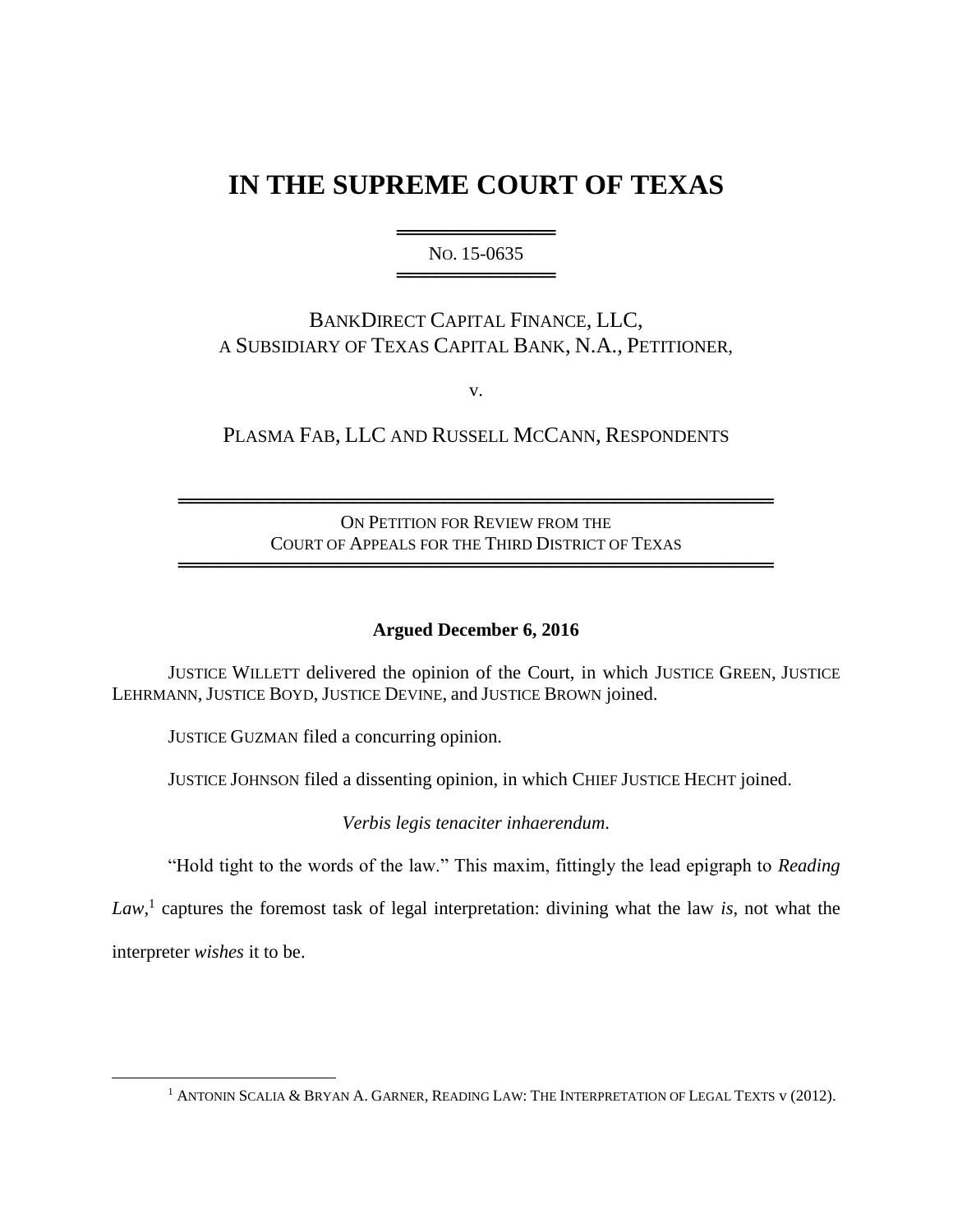The lion's share of modern appellate judging is reading legislative language and decoding what it means. On that score, our interpretive precedent favors bright lines and sharp corners. If a case can be decided according to the statute itself, it must be decided according to the statute itself. This is a bedrock principle.

Today's case asks whether a notice provision in the Texas Premium Finance Act should be read as written, or instead whether the Court should adopt a "substantial compliance" approach that excuses slip-ups. We opt for the former. The Legislature has codified "substantial compliance" throughout Texas law—including in other Insurance Code notice provisions—forgiving less-thanstrict conformity with various statutory commands. But it did not do so here. We decline to engraft what lawmakers declined to enact.

We affirm the court of appeals' judgment.

#### I

The relevant facts are both undisputed and uncomplicated.

In May 2008, Plasma Fab, LLC obtained a general liability insurance policy from Scottsdale Insurance Company and financed the policy through a premium finance agreement with BankDirect Capital Finance, LLC. BankDirect paid the annual premium to Scottsdale, and Plasma Fab made monthly payments to BankDirect.

The agreement between BankDirect and Plasma Fab included a power-of-attorney clause that gave BankDirect authority, upon Plasma Fab's default, to cancel the insurance policy, collect the unearned premiums from Scottsdale, and apply them to the loan balance. Importantly, the power-of-attorney clause granted BankDirect this cancel-and-collect authority only "after proper notice has been mailed as required by law," specifically section 651.161 of the Texas Premium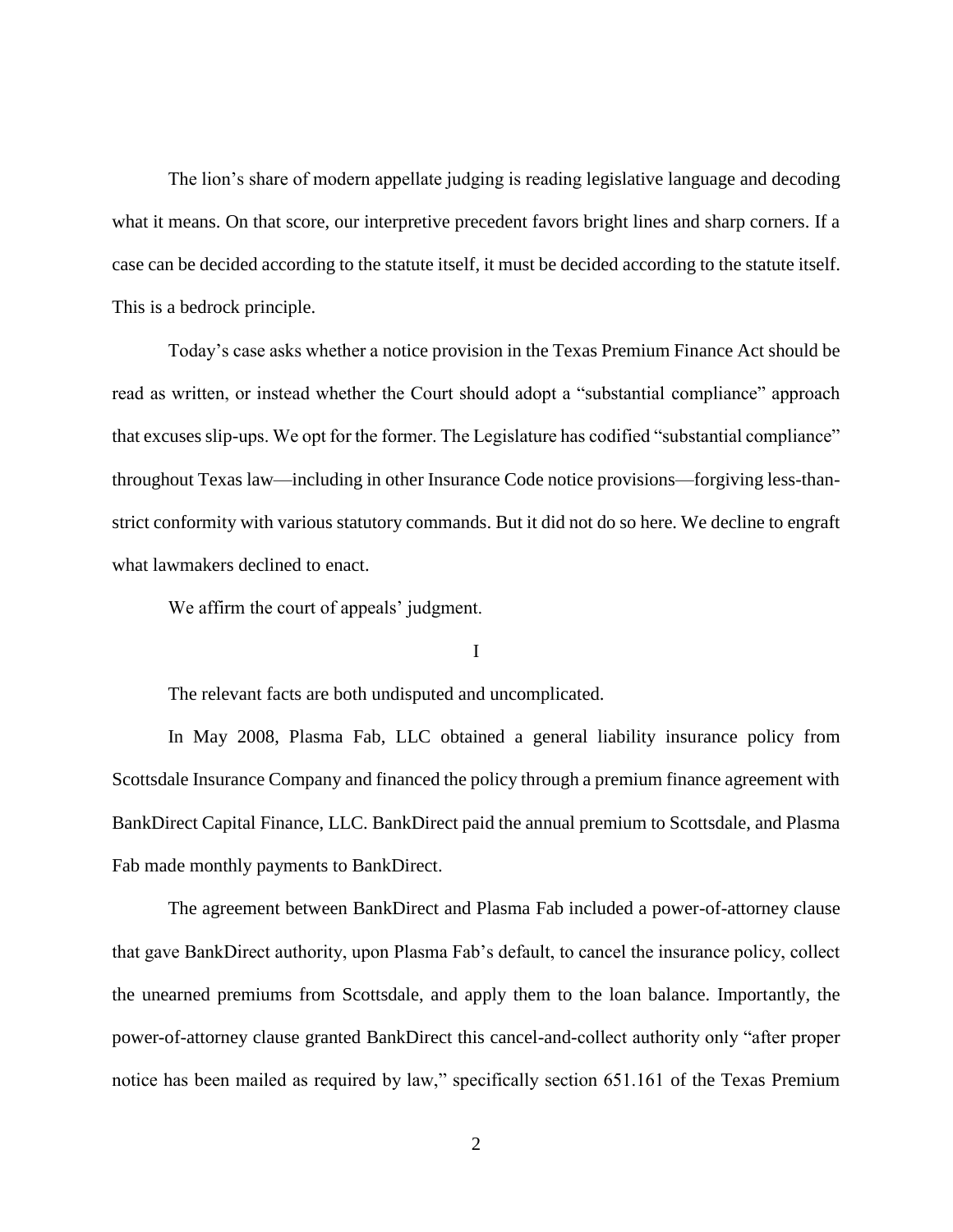Finance Act ("Cancellation of Insurance Contract"), which prescribes certain notice-beforecancellation requirements.<sup>2</sup> One such requirement: The premium finance company must mail to the defaulting insured a notice of intent to cancel that states a time by which default must be cured, and "[t]he stated time may not be earlier than the 10th day after the date the notice is mailed."<sup>3</sup>

Plasma Fab was habitually late in making premium payments to BankDirect. In fact, Scottsdale, through BankDirect, had twice canceled Plasma Fab's insurance policy before due to late payments. Each time, BankDirect mailed written notice to Plasma Fab, giving notice of its intent to cancel the policy if Plasma Fab did not pay the past-due premium. Each time, Plasma Fab failed to cure its default by the scheduled cancellation date, and BankDirect directed Scottsdale to cancel the policy. Each time, Plasma Fab eventually paid the overdue premium, and BankDirect contacted Scottsdale and requested reinstatement of the policy. But this time, when Plasma Fab missed its November 2008 payment, BankDirect sent a notice of intent to cancel the policy effective December 4. The notice was dated November 24, ten days before the cancellation date. But it was not mailed until November 25, nine days before the cure deadline stated in the notice. The notice thus violated section 651.161(b) because the "stated time" in the notice was "earlier than the 10th day after the date the notice [was] mailed."<sup>4</sup>

Plasma Fab did not pay the past-due premium by December 4, and BankDirect sent a notice of cancellation to Scottsdale that evening. Four days later, a fire destroyed an apartment complex where Plasma Fab's employees worked. The next day, Plasma Fab tendered the overdue amount,

<sup>2</sup> TEX. INS. CODE § 651.161.

 $3$  *Id.* § 651.161(b).

<sup>4</sup> *Id.*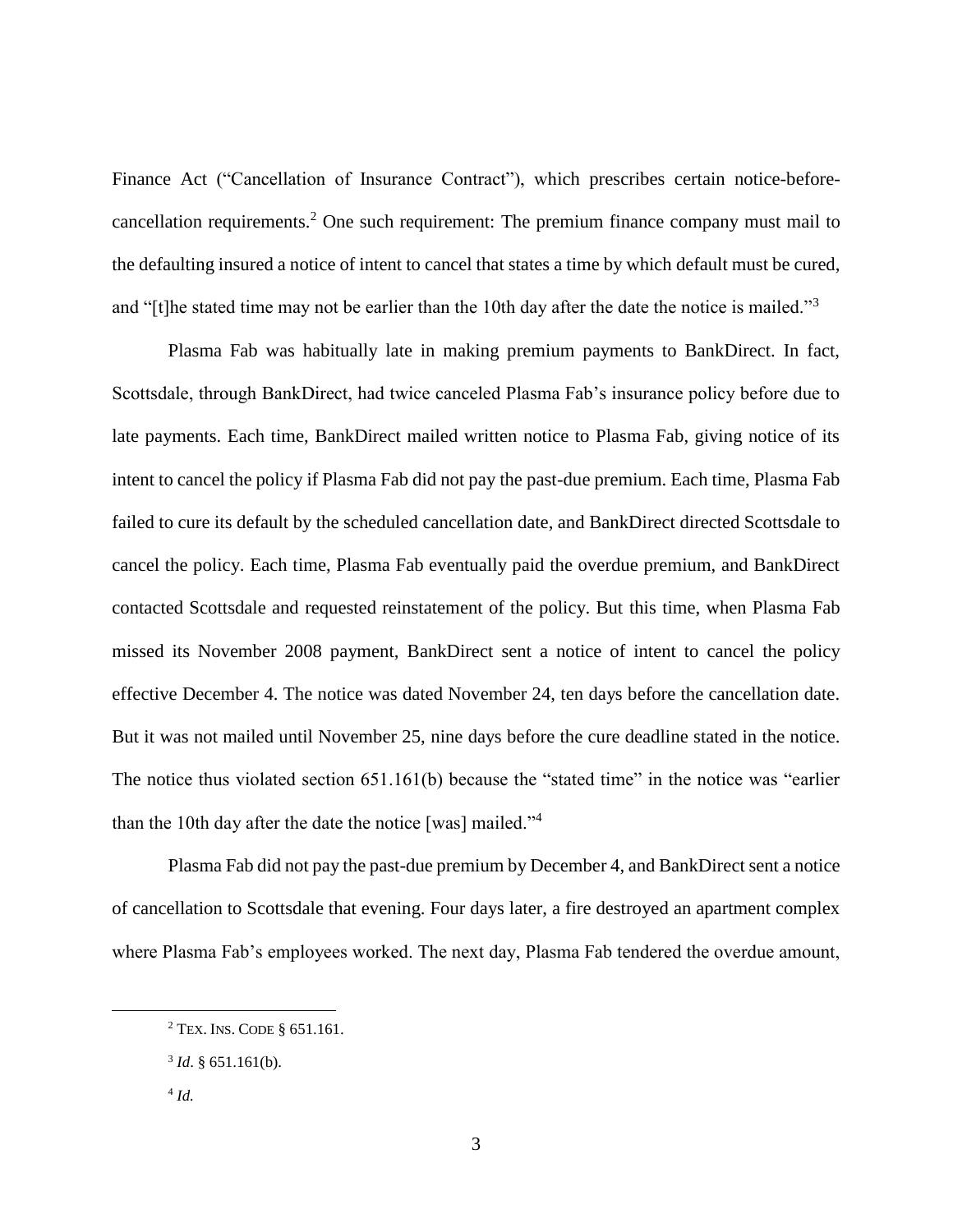and BankDirect requested that Scottsdale reinstate the policy. Scottsdale refused, citing internal procedures forbidding reinstatement of policies that have been cancelled three times. In February 2009, Plasma Fab was sued for damages arising out of the fire. Scottsdale denied coverage, and judgment for almost \$6 million was ultimately rendered against Plasma Fab.

Plasma Fab and Russell McCann, its sole shareholder, sued Scottsdale and BankDirect for breach of contract, breach of fiduciary duty, deceptive trade practices, and negligent misrepresentation. Plasma Fab contended the defendants had no right to cancel the policy because BankDirect failed to comply with the Insurance Code's ten-day notice requirement. The trial court disagreed and granted summary judgment to Scottsdale and BankDirect on all claims.<sup>5</sup>

The court of appeals reversed as to Plasma Fab's claims against BankDirect, holding that because BankDirect mailed its notice one day late, it lacked authority to cancel the policy.<sup>6</sup>

#### II

The issue is simply stated: Did BankDirect properly exercise its authority under Insurance Code section 651.161 when it cancelled Plasma Fab's insurance policy?

When BankDirect mailed the cancellation notice, it was acting pursuant to the parties' finance agreement.<sup>7</sup> But that agreement only granted BankDirect the authority to cancel "after proper notice has been mailed as required by law," namely section 651.161(b):

The insurance premium finance company must mail to the insured a written notice that the company will cancel the insurance contract because of the insured's default

<sup>5</sup> Plasma Fab appealed the grant of Scottsdale's motion for summary judgment, and the court of appeals affirmed. Plasma Fab does not appeal that holding here, and Scottsdale is not a party to this appeal.

<sup>6</sup> *Plasma Fab, LLC v. BankDirect Capital Fin., LLC*, 468 S.W.3d 121, 127 (Tex. App.—Austin 2015).

<sup>&</sup>lt;sup>7</sup> The parties disagree on whether this power-of-attorney clause should, as a matter of contract interpretation, be strictly construed in favor of Plasma Fab, and whether the clause imposed a fiduciary duty on BankDirect. We do not reach these issues and neither approve nor disapprove of the court of appeals' treatment of them.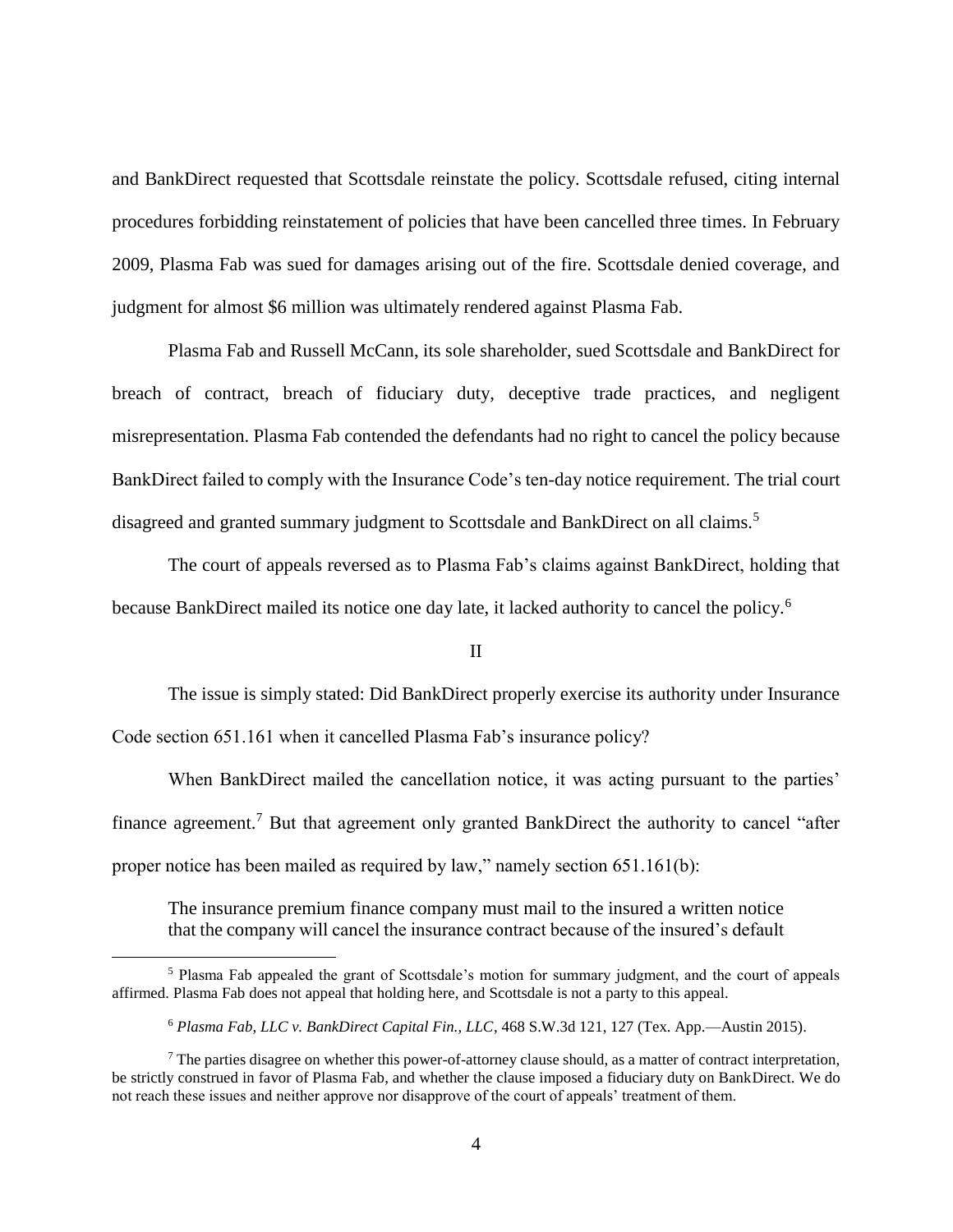in payment unless the default is cured at or before the time stated in the notice. The stated time may not be earlier than the 10th day after the date the notice is mailed. $8$ 

This statutory notice provision *says* ten days, but what does it mean? Can nine-days' notice be sufficient?

BankDirect urges a "substantial compliance" approach to interpreting section 651.161(b). That is, if the stated cancellation date is less than ten days after the notice was mailed, cancellation should be deemed effective on the earliest date allowed by the statute. Here, BankDirect argues, "the 'effective on the earliest date' rule satisfies the purpose of the notice statute," adding that here, Plasma Fab actually received *more* than the required ten days to cure its default—waiting until Day Fourteen (the day after the fire occurred) before paying the past-due November premium. The cancellation notice was thus not *in*effective; it merely *became* effective on the tenth day— December 5. This view is eminently rational. Workable. Logical. There is just one glitch: It finds no home in the statute.

Many Texas statutes have slippery language. Section 651.161(a)–(b) is not one of them. Premium finance companies "may not cancel" an insured's policy unless they mail a notice of intent to cancel that states a cure deadline that is not earlier than the tenth day after the date the notice is mailed.<sup>9</sup> This notice requirement is unambiguous, and "[w]here text is clear, text is determinative."<sup>10</sup> Plain language disallows ad-libbing, a cardinal principle we have reaffirmed regularly.<sup>11</sup> BankDirect insists "legislative intent" compels a "substantial compliance" standard,

<sup>8</sup> TEX. INS. CODE § 651.161(b).

 $^{9}$  *Id.* § 651.161(a)–(b).

<sup>10</sup> *Entergy Gulf States v. Summers*, 282 S.W.3d 433, 437 (Tex. 2009).

<sup>&</sup>lt;sup>11</sup> See Paxton v. City of Dall., 509 S.W.3d 247, 257 (Tex. 2017) ("We have long held a statute's unambiguous language controls the outcome."); *Combs v. Health Care Servs. Corp.*, 401 S.W.3d 623, 629 (Tex. 2013) ("[W]e read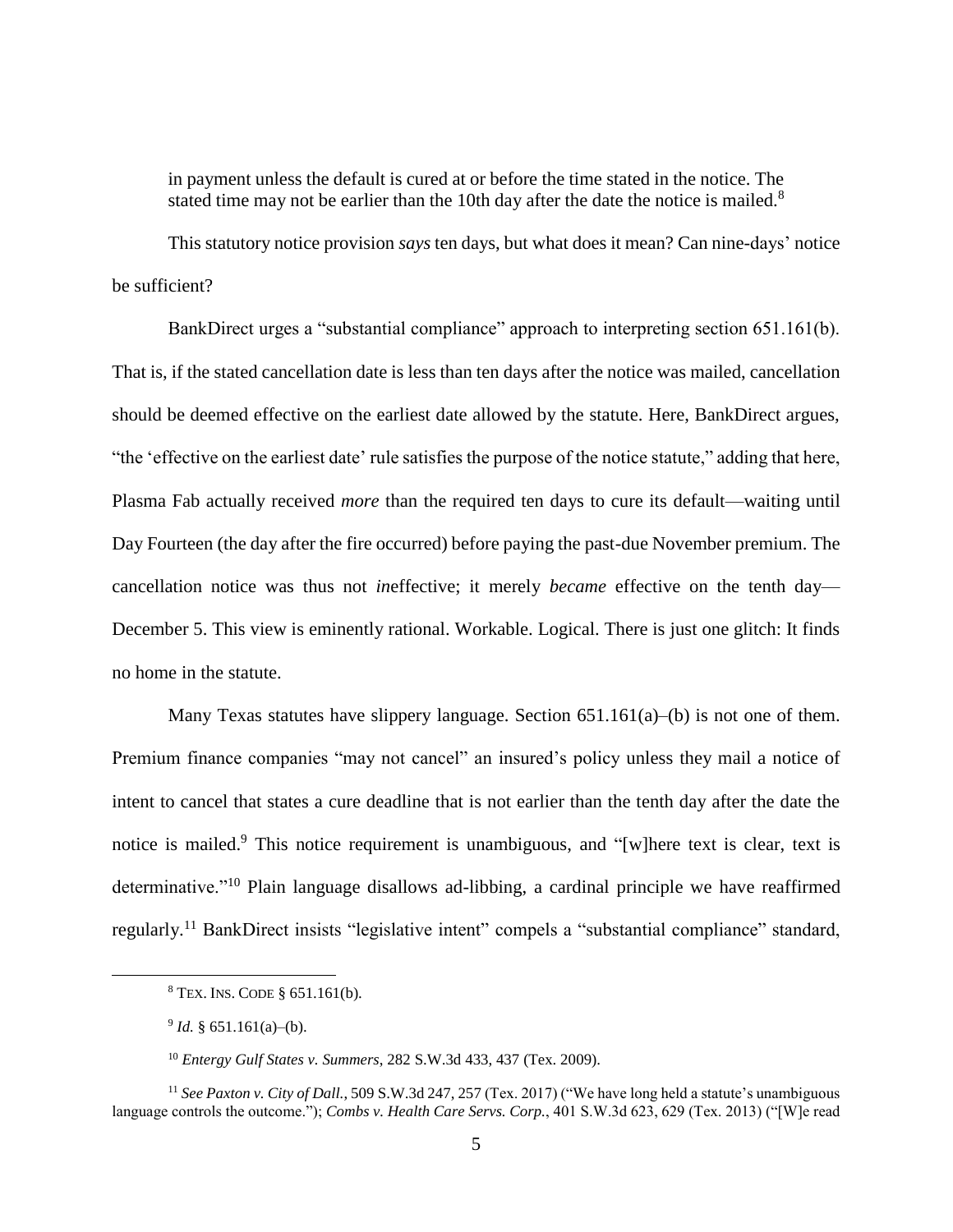but "the truest manifestation of what lawmakers intended is what they enacted."<sup>12</sup> The Legislature "expresses its intent by the words it enacts and declares to be the law."<sup>13</sup>

Our refusal to engraft a "substantial compliance" exception seems particularly prudent given how ubiquitous "substantial compliance" is throughout Texas law. The Legislature has codified it repeatedly, including in other Insurance Code notice provisions. For example, section 826.105, governing the conversion of a mutual insurance company into a stock insurance company, states, "If the converting company in good faith substantially complies with the notice requirements of this chapter, the company's failure to send a member the required notice does not impair the validity of an action taken under this chapter."<sup>14</sup> A near-verbatim provision in another insurance-related statute likewise forgives noncompliant notice.<sup>15</sup>

"Substantial compliance" needs no judicial assist. Lawmakers have sprinkled it far and wide, in numerous statutes spanning diverse categories of legislation, including the Occupations

unambiguous statutes as they are written, not as they make the most policy sense."); *Leland v. Brandal*, 257 S.W.3d 204, 206 (Tex. 2008) ("If the statute's language is unambiguous, its plain meaning will prevail."); *City of Hous. v. Jackson*, 192 S.W.3d 764, 774 (Tex. 2006) ("We decline to second-guess the Legislature's policy choice by adding language to an unambiguous statute.").

<sup>12</sup> *Tex. Student Hous. Auth. v. Brazos Cty. Appraisal Dist.*, 460 S.W.3d 137, 141 (Tex. 2015).

<sup>13</sup> *Molinet v. Kimbrell*, 356 S.W.3d 407, 414 (Tex. 2011). *See also, e.g.*, *Dall. Cty. Cmty. Coll. v. Bolton*, 185 S.W.3d 868, 874 (Tex. 2005) ("[W]e decline to imply a legislative intent that is not reflected in the language of the statute.").

<sup>14</sup> TEX. INS. CODE § 826.105.

<sup>15</sup> *Id.* § 829.105.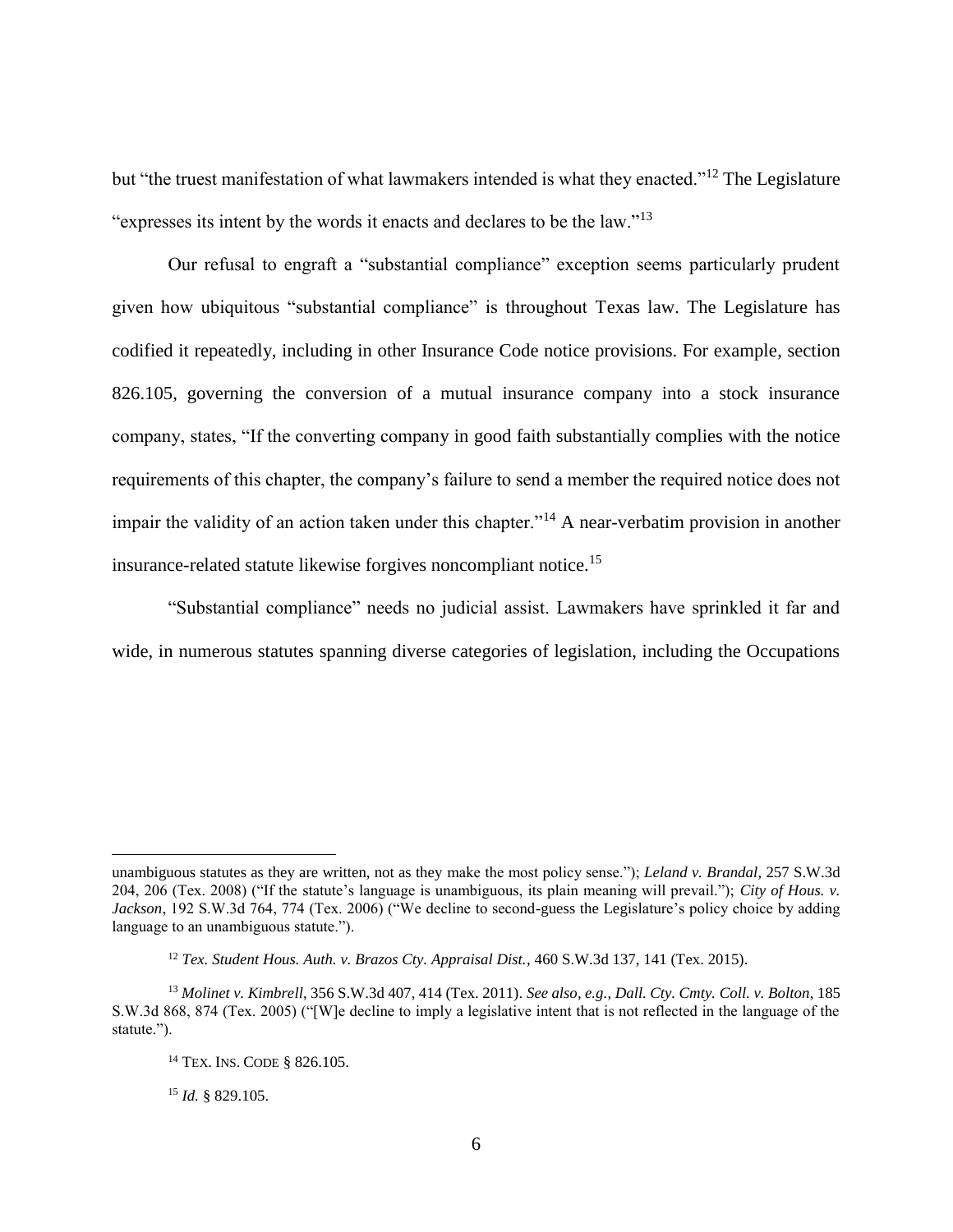Code,<sup>16</sup> the Business Organizations Code,<sup>17</sup> the Election Code,<sup>18</sup> the Government Code,<sup>19</sup> the Local Government Code,<sup>20</sup> the Estates Code,<sup>21</sup> the Business and Commerce Code,<sup>22</sup> the Water Code,<sup>23</sup> the Finance Code,<sup>24</sup> the Property Code,<sup>25</sup> and the Health and Safety Code.<sup>26</sup> This record of statutory usage demonstrates one thing convincingly: When the Legislature desires a not-sobright line forgiving noncompliance, it knows what to say and how to say it. Instead, and we must presume the Legislature acted intentionally, not inadvertently, "it chose to enact more restrictive

 $\overline{a}$ 

<sup>19</sup> *See* TEX. GOV'T CODE § 2001.035(a) (explaining that a rule is voidable unless a state agency adopts it in substantial compliance with the Code's requirements).

<sup>20</sup> *See* TEX. LOC. GOV'T CODE § 395.078 (stating that impact fees may not be held invalid due to noncompliance with notice standards when there is good faith substantial compliance).

<sup>21</sup> *See* TEX. EST. CODE § 251.104(d) (specifying that a substantially compliant affidavit is sufficient to selfprove a will).

<sup>22</sup> See TEX. BUS. & COM. CODE § 8.202(b)(2)(A) (applying the rules governing notices of defects of a security to government agencies after substantial compliance with legal requirements).

<sup>23</sup> *See* TEX. WATER CODE § 7.257(a)(1) (granting an affirmative defense in nuisance and trespass claims for those persons in substantial compliance with various state and federal rules and regulations); *id.* § 26.034(c) (instructing the commission to assure that plans and specifications of water-treatment facilities are in substantial compliance with commission standards).

<sup>24</sup> *See* TEX. FIN. CODE § 59.304(b) (making substantial compliance with regulations prima facie evidence of adequate safety measures related to unmanned teller machines).

<sup>25</sup> *See* TEX. PROP. CODE § 53.054(a) (allowing substantial compliance with statutory requirements for an affidavit regarding a mechanic's lien).

<sup>26</sup> *See* TEX. HEALTH & SAFETY CODE § 361.166(2) (instructing municipalities not to abolish or restrict solidwaste facilities operating in substantial compliance with applicable regulations); *id.* § 366.055(a) (commanding the commission to inspect sewer disposal systems for substantial compliance with the relevant regulations).

<sup>&</sup>lt;sup>16</sup> *See* TEX. OCC. CODE § 2001.314(c) (allowing for substantial compliance with the regulations governing an approved bingo worker's identification card).

<sup>&</sup>lt;sup>17</sup> *See* TEX. BUS. ORG. CODE § 152.802(k) (stating that a limited-liability company's registration is valid so long as there is substantial compliance with the chapter's registration and reporting requirements).

<sup>18</sup> *See* TEX. ELEC. CODE § 18.065(a) (instructing the Secretary of State to monitor a registrar's actions for substantial compliance with various sections of the Code).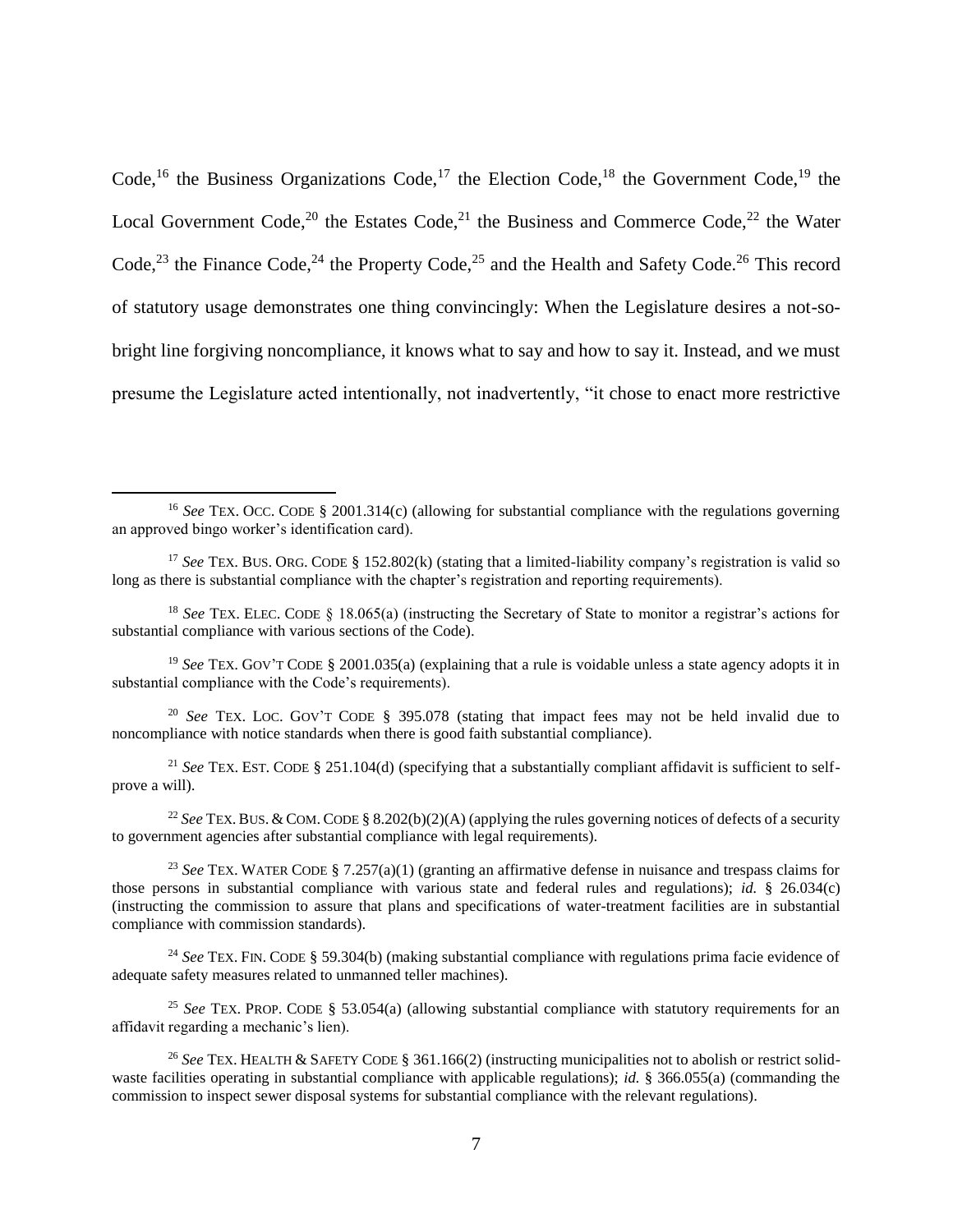language, and we are bound by that restriction."<sup>27</sup> If, as BankDirect argues, judges are free to engraft "substantial compliance" whenever it seems reasonable, then the Texas statutes taking pains to codify it represent an "inexplicable exercise in redundancy."<sup>28</sup>

This is not to say this Court has never recognized "substantial compliance" in other statutory contexts. One example—uncited by the parties, by the court of appeals, by the amici curiae, <sup>29</sup> or by today's dissent—is *Roccaforte v. Jefferson County*, <sup>30</sup> a wrongful-termination suit brought by a deputy constable against his county employer. The county litigated the case for twoplus years and then, once limitations expired, sought dismissal complaining that Roccaforte had botched the post-suit notice requirement in section 89.0041 of the Local Government Code, which requires a person suing a county to give county officials written notice of the claim "by registered or certified mail."<sup>31</sup> Roccaforte's misstep? Notice was hand-delivered rather than mailed. Relying on this misstep, the county urged dismissal, but Roccaforte argued that "his substantial compliance with [the statute] should suffice."<sup>32</sup> The Court agreed, holding that because the county received

<sup>27</sup> *See W. Va. Univ. Hosps., Inc. v. Casey*, 499 U.S. 83, 99 (1991) (refusing to interpret "attorney's fees" in 42 U.S.C. § 1988 to include "expert fees" when several other fee-shifting statutes refer to them separately).

<sup>28</sup> *Id*. at 92.

<sup>&</sup>lt;sup>29</sup> The Independent Bankers Association of Texas, Texas Bankers Association, and Texas Mortgage Bankers Association filed a joint letter in support of BankDirect's petition for review.

<sup>30</sup> 341 S.W.3d 919 (Tex. 2011).

 $31$  TEX. LOC. GOV'T CODE § 89.0041(b) ("The written notice must be delivered by certified or registered mail  $\ldots$ .").

<sup>32</sup> *Roccaforte*, 341 S.W.3d at 926.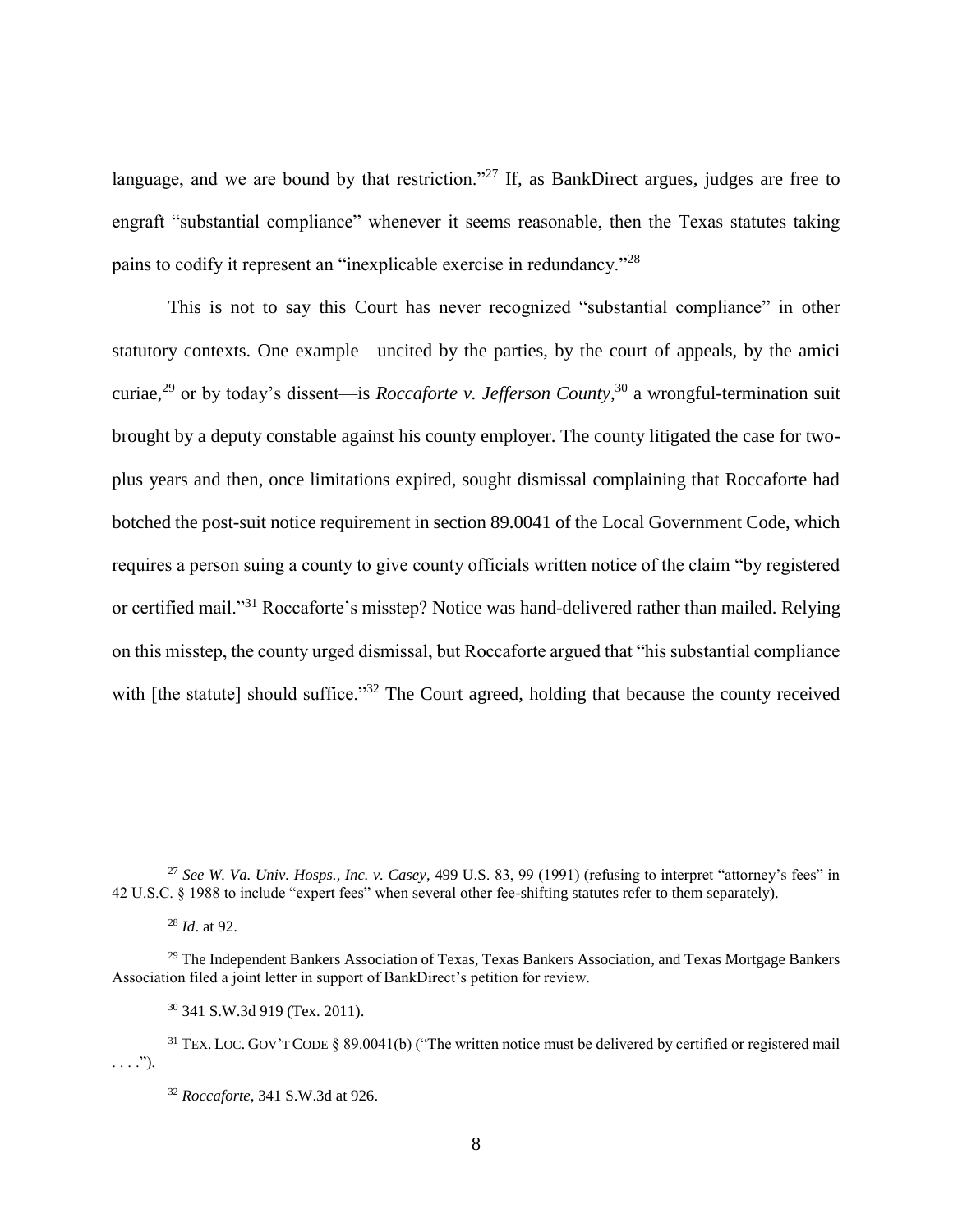"the requisite notice" before the statute's deadline and was able to timely answer and defend the suit, "the trial court erred in dismissing Roccaforte's claims."<sup>33</sup>

Today's concurring opinion cites *Roccaforte* for the suggestion that we should hold that section  $651.161$  allows for substantial compliance.<sup>34</sup> But there are fundamental distinctions between *Roccaforte* and this case. Most notably, notice there was timely; notice here was not. Indeed, deputy constable Roccaforte went beyond what the statute required, opting for foolproof notice via personal service. The county conceded its officials had received actual and timely notice of every item section 89.0041 required. *Roccaforte* concerned the *manner* of timely notice, not the *mandate. Roccaforte* is therefore inapplicable to today's case addressing the legal effect of missing a statutorily mandated time period. On this point, our 2009 decision in *Edwards Aquifer Authority v. Chemical Lime, Ltd.*<sup>35</sup> is more analogous than *Roccaforte*. In *Chemical Lime*, a permit applicant missed a statutory filing deadline that, as here, made no allowance for extensions. We explained "substantial compliance with a statute means compliance with its essential requirements," and "[a] deadline is not something one can substantially comply with."<sup>36</sup> While *Chemical Lime* concerned a filing deadline rather than a notice-of-cancellation deadline, the root principle, we think, is the same: Noncompliance with a statutorily fixed time limit cannot be excused under the banner of

 $\overline{a}$ 

<sup>34</sup> *See post* at .

<sup>33</sup> *Id.* at 926–27.

<sup>35</sup> 291 S.W.3d 392 (Tex. 2009).

<sup>36</sup> *Id.* at 403.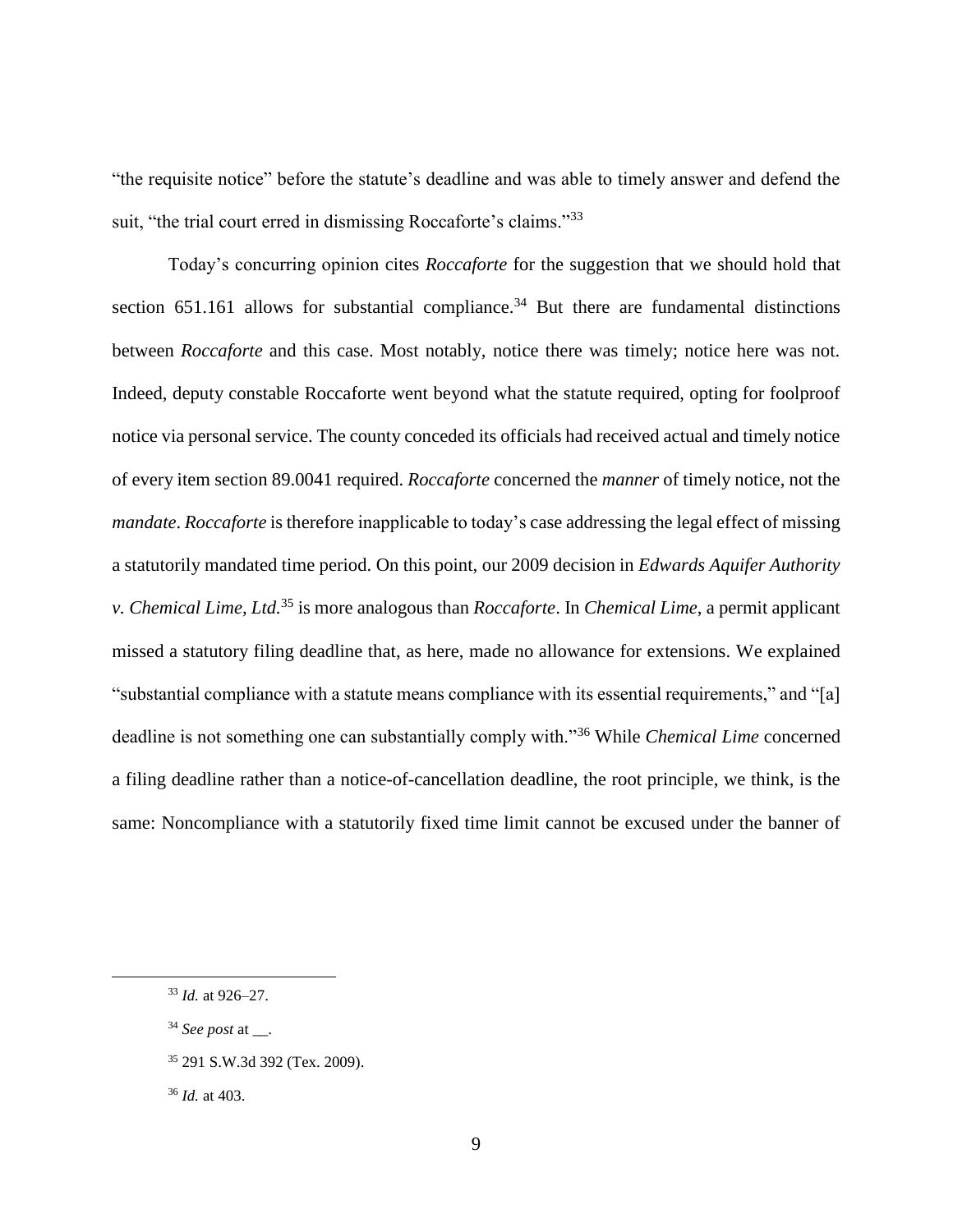substantial compliance. The "essential requirement" of a deadline is the deadline, and, as with a missed statute of limitations, the *degree* of delay matters not: "A miss is as good as a mile."<sup>37</sup>

As the United States Supreme Court has explained, the notion that a post-deadline filing can be deemed compliant "is, to say the least, a surprising notion . . . without limiting principle," one that would invite "a cascade of exceptions that would engulf the rule."<sup>38</sup> By setting strict statutory deadlines, the Legislature accepts that they "necessarily operate harshly and arbitrarily with respect to individuals who fall just on the other side of them, but if a filing deadline is to have any content, the deadline must be enforced. . . . A filing deadline cannot be complied with, substantially or otherwise, by filing late—even by one day."<sup>39</sup>

In other words, absent statutory language to the contrary, a statutorily imposed time period does not allow for substantial compliance. Missing a filing deadline by one day—or giving nine days' notice instead of ten—might "substantially comply" with the statute's requirement. After all, nine is a substantial part of ten. But when it comes to statutorily required time periods, substantial compliance is insufficient.

The concurring opinion takes a different approach to reach the same result, concluding that substantial compliance is sufficient but only complete compliance is substantial.<sup>40</sup> Relying in part on *Chemical Lime*, the concurring opinion concludes that section 651.161 as a whole allows for substantial compliance but BankDirect failed to substantially comply with section 651.161 because

<sup>37</sup> *Id.*

 $\overline{a}$ 

<sup>40</sup> *Post* at \_\_\_.

<sup>38</sup> *Id.* (quoting *United States v. Locke*, 471 U.S. 84, 100–01 (1985)).

<sup>39</sup> *Id.* (quoting *Locke*, 471 U.S. at 101).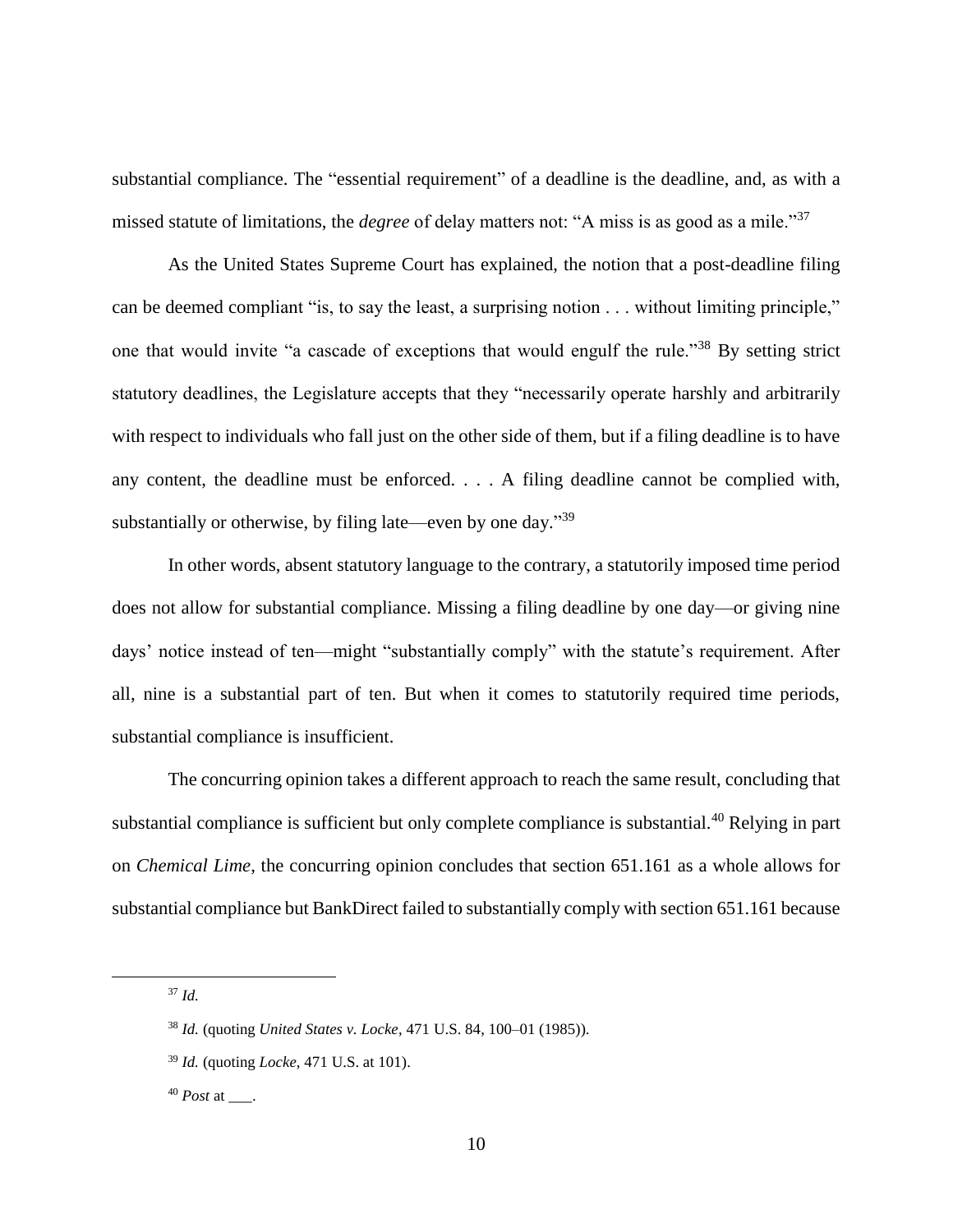it failed to fully comply with section 651.161(b) and (d)'s notice and mailing requirements.<sup>41</sup> In *Chemical Lime*, the Court was addressing a jury finding that the applicant had substantially complied with the statute's "permit application requirements" as a whole.<sup>42</sup> The Court did not decide whether the statute as a whole allowed for substantial compliance but instead only assumed that it did.<sup>43</sup> Under that assumption, and in light of the jury's finding, the issue was whether the applicant "substantially complied with the permit application process, one requirement of which was the filing deadline."<sup>44</sup> But as to that specific requirement—the statutory deadline the applicant had failed to meet—the Court recognized that substantial compliance was insufficient because a deadline is simply "not something one can substantially comply with."<sup>45</sup>

Here, because Plasma Fab argues that BankDirect failed to comply with section 651.161(b)'s time-period requirement, we need not engage in assumptions about whether section 651.161 as a whole allows for substantial compliance. BankDirect missed a statutory time-period requirement, not a manner-of-service requirement. And under *Chemical Lime*, a statutory timeperiod requirement does not allow for substantial compliance—it is simply "not something one can substantially comply with."<sup>46</sup> Even if nine days' notice substantially complies with section 651.161(b)'s ten-day requirement, that requirement does not allow for substantial compliance.

<sup>43</sup> *Id.*

- <sup>44</sup> *Id.* at 403.
- <sup>45</sup> *Id.*
- <sup>46</sup> *Id.*

<sup>41</sup> *See post* at \_\_\_ (citing TEX. INS. CODE § 651.161(b), (d)).

<sup>42</sup> *Chemical Lime*, 291 S.W.3d at 402.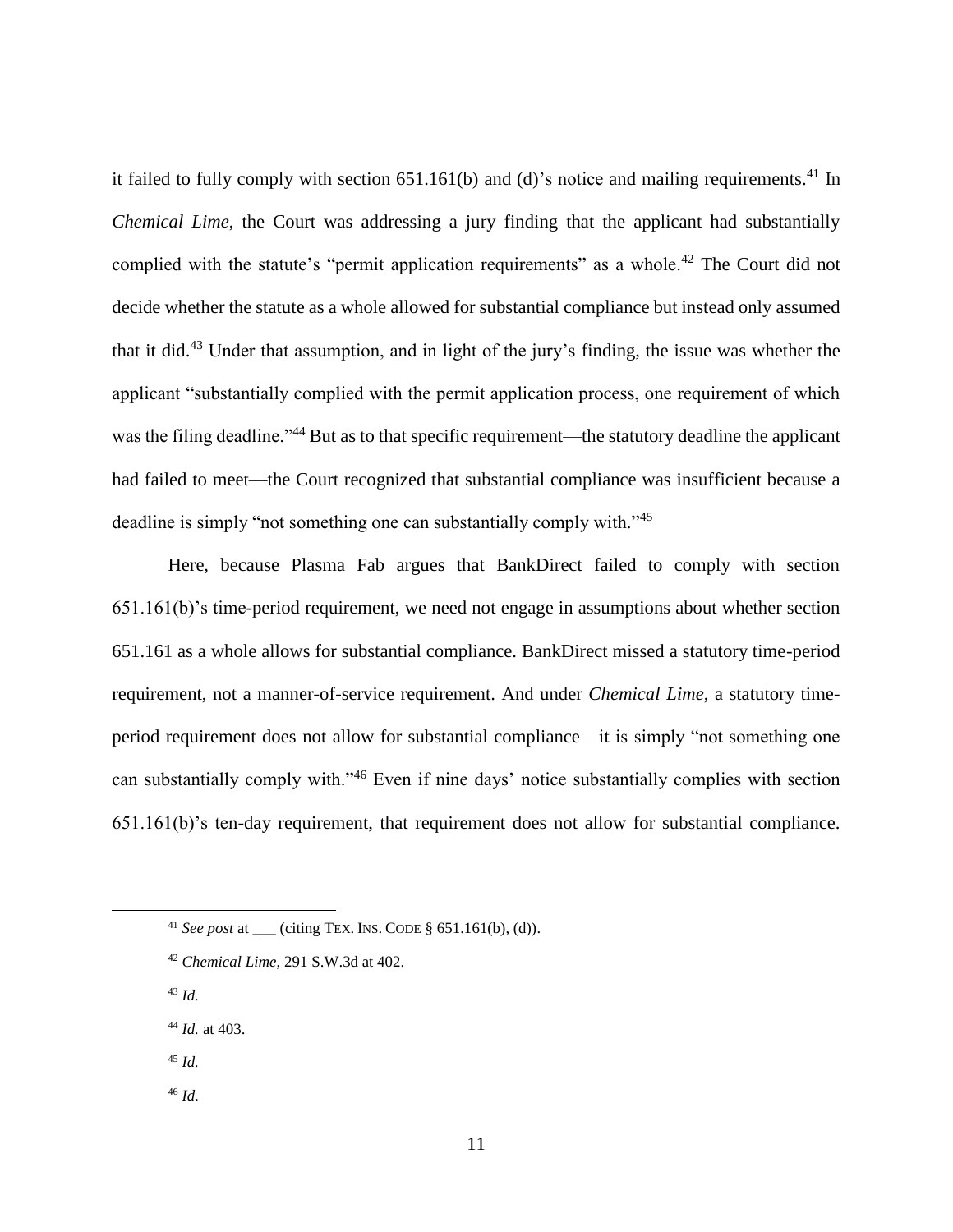Similarly, the time-period requirement in section  $651.161(d)$  is only satisfied by full compliance.<sup>47</sup> Subsection (d) only allows a notice of cancellation to be mailed to the insurer *after* the time stated in the notice to the insured under subsection  $(b)$ .<sup>48</sup> So contrary to the concurring opinion's approach, we need not reach the issue of whether BankDirect substantially complied because substantial compliance with the ten-days' notice requirement in subsection (b) and the cancellation time requirement in subsection (d) is simply insufficient.

The dissenting opinion, meanwhile, reaches the opposite result, relying not on *Roccaforte*  but on the extrinsic "Statute Construction Aids" in the Code Construction Act, reliance we have repeatedly branded as "improper"<sup>49</sup> and "inappropriate"<sup>50</sup> when statutory language is clear.

The Code Construction Act's textual definitions can *clarify* meaning, but its nontextual enticements can *cloak* meaning. That is precisely why we have often rejected the Act's thumb-onthe-scale devices, because in today's statute-laden era, *how* we decide—legisprudence: the jurisprudence of legislation<sup>51</sup>—matters as much as *what* we decide. We must resist the interpretive free-for-all that can ensue when courts depart from statutory text to mine extrinsic clues prone to contrivance. The Code Construction Act offers a buffet of interpretive options, but to our credit,

<sup>47</sup> *See* TEX. INS. CODE § 651.161(d).

<sup>&</sup>lt;sup>48</sup> *Id.* ("After the time stated in the notice required by Subsection (b), the insurance premium finance company may cancel [the] insurance contract by mailing a notice of cancellation to the insurer.").

<sup>49</sup> *Tex. Lottery Comm'n v. First State Bank of DeQueen*, 325 S.W.3d 628, 637 (Tex. 2010).

<sup>50</sup> *City of Rockwall v. Hughes*, 246 S.W.3d 621, 626 (Tex. 2008).

<sup>51</sup> *Legisprudence*, BLACK'S LAW DICTIONARY 1040 (10th ed. 2014) ("The systematic analysis of statutes within the framework of jurisprudential philosophies about the role and nature of law.").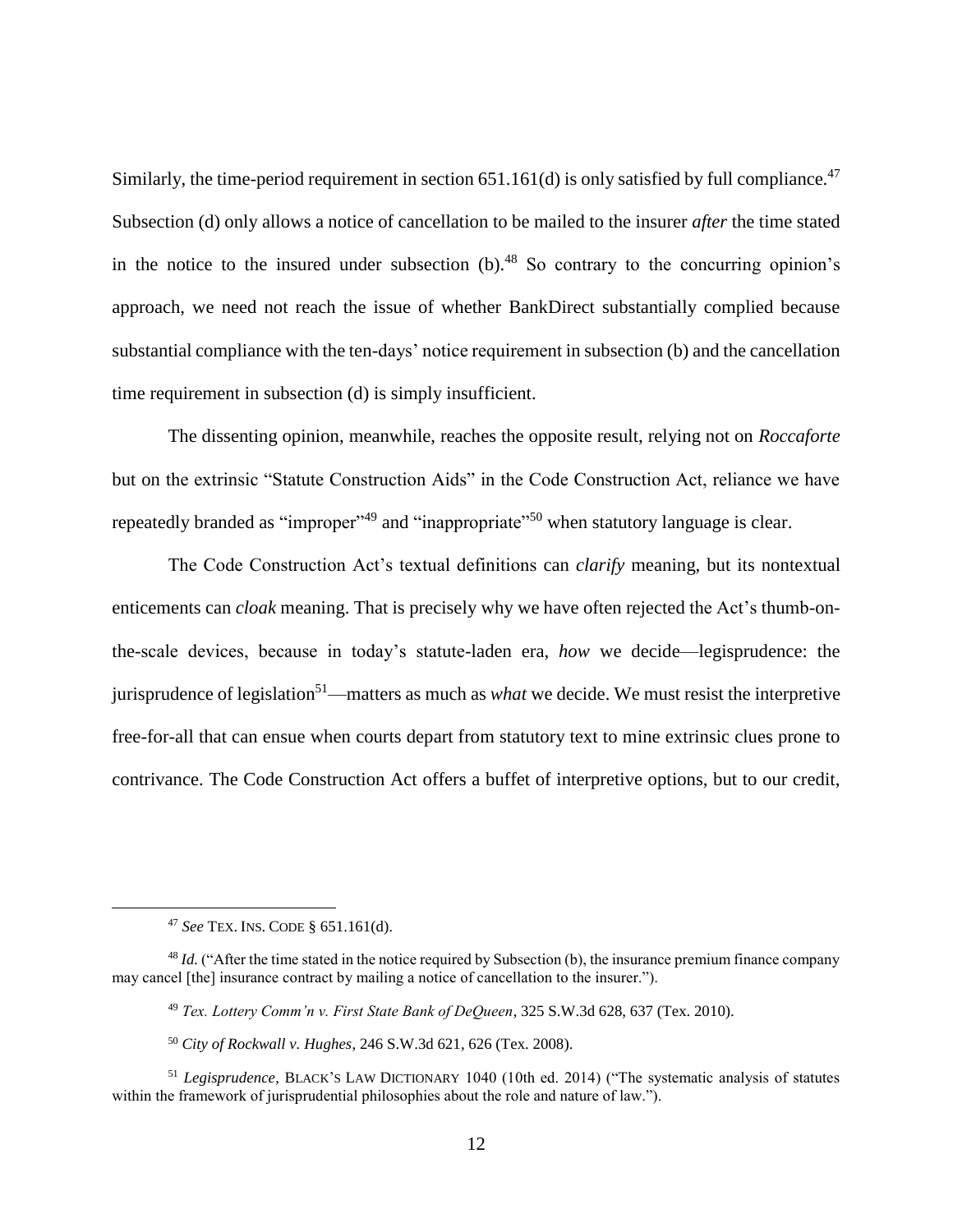we have often been picky eaters, opting instead for a simpler, less-manipulable principle: Clear text equals controlling text.

That said, it is unquestionably helpful that the Code Construction Act "provides guidance regarding some of the words and phrases used in statutes."<sup>52</sup> The Legislature routinely defines terms, both in individual statutes<sup>53</sup> and more generically in the Code Construction Act,<sup>54</sup> fixing words' meanings and limiting their implications. Time-honored canons of interpretation, both semantic and contextual, can aid interpretation, provided the canons esteem textual interpretation.

Indeed, two specific definitions in the Code Construction Act are relevant in today's case: "must" and "may not."<sup>55</sup>

1. "'Must' creates or recognizes a condition precedent."<sup>56</sup> Section 651.161(b) states that a premium finance company "*must* mail to the insured a written notice."<sup>57</sup>

2. "'May not' imposes a prohibition and is synonymous with 'shall not.'"<sup>58</sup> Section 651.161(a) states that a finance company "*may not* cancel [a policy] listed in a premium finance agreement except as provided by this section."<sup>59</sup> Similarly, section 651.161(b) says the date in the cancellation notice "*may not* be earlier than the 10th day after the date the notice is mailed."<sup>60</sup>

 $52$  *See post* at  $\qquad$ .

<sup>53</sup> *See* TEX. INS. CODE § 651.001 (providing definitions for certain terms "[i]n this chapter").

<sup>54</sup> *See* TEX. GOV'T CODE § 311.016.

<sup>55</sup> *Id.* § 311.016(3), (5).

<sup>56</sup> *Id.* § 311.016(3).

 $57$  TEX. INS. CODE § 651.161(b) (emphasis added).

<sup>58</sup> TEX. GOV'T CODE § 311.016(5).

 $59$  TEX. INS. CODE § 651.161(a) (emphasis added).

<sup>60</sup> *Id.* § 651.161(b) (emphasis added).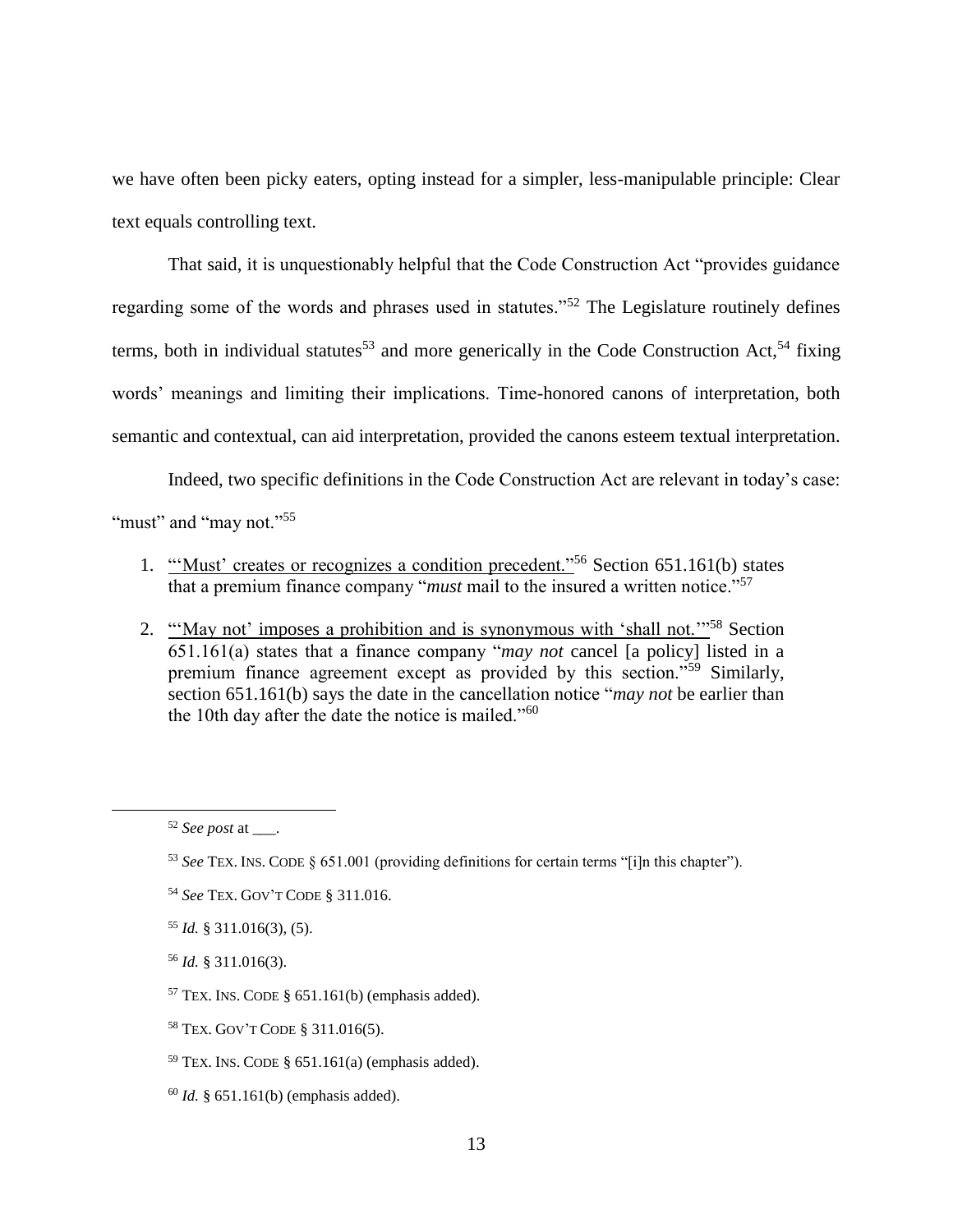The definitions in the Code Construction Act thus confirm that proper notice is a condition precedent to cancelling the policy.<sup>61</sup> The policy *may not* (read: shall not) be cancelled absent the procedure set forth in section 651.161.<sup>62</sup> A premium finance company (1) *must* mail the insured notice of intent to cancel, and (2) *may not* (read: shall not) state a date in the notice less than ten days after notice is mailed.<sup>63</sup>

The Code Construction Act does not stop at textual definitions, however. It also says judges "may consider" a host of extrinsic "Statute Construction Aids" beyond the Legislature's chosen language, "whether or not the statute is considered ambiguous on its face."<sup>64</sup> Judges are beckoned to weigh, among other things, the "object sought to be attained,"<sup>65</sup> "legislative history,"<sup>66</sup> "consequences of a particular construction,"<sup>67</sup> and "administrative construction of the statute."<sup>68</sup> But we have resolutely refused the Act's entreaties to disregard plain language: "We . . . do not resort to extrinsic aids . . . to interpret a statute that is clear and unambiguous."<sup>69</sup> Interpretive prescriptions, or permissions, to put a finger on the scale and stretch text beyond its permissible meaning invade the courts' singular duty to interpret the laws. Section 651.161 is unambiguous,

<sup>63</sup> *Id.* § 651.161(b).

- <sup>64</sup> TEX. GOV'T CODE § 311.023.
- <sup>65</sup> *Id.* § 311.023(1).
- <sup>66</sup> *Id.* § 311.023(3).
- <sup>67</sup> *Id.* § 311.023(5).

 $61$  TEX. GOV'T CODE § 311.016(3); TEX. INS. CODE § 651.161(a)–(b).

<sup>62</sup> TEX. INS. CODE § 651.161(a).

<sup>68</sup> *Id.* § 311.023(6).

<sup>69</sup> *Sullivan v. Abraham*, 488 S.W.3d 294, 299 (Tex. 2016) (citing *City of Round Rock v. Rodriguez*, 399 S.W.3d 130, 137 (Tex. 2013)).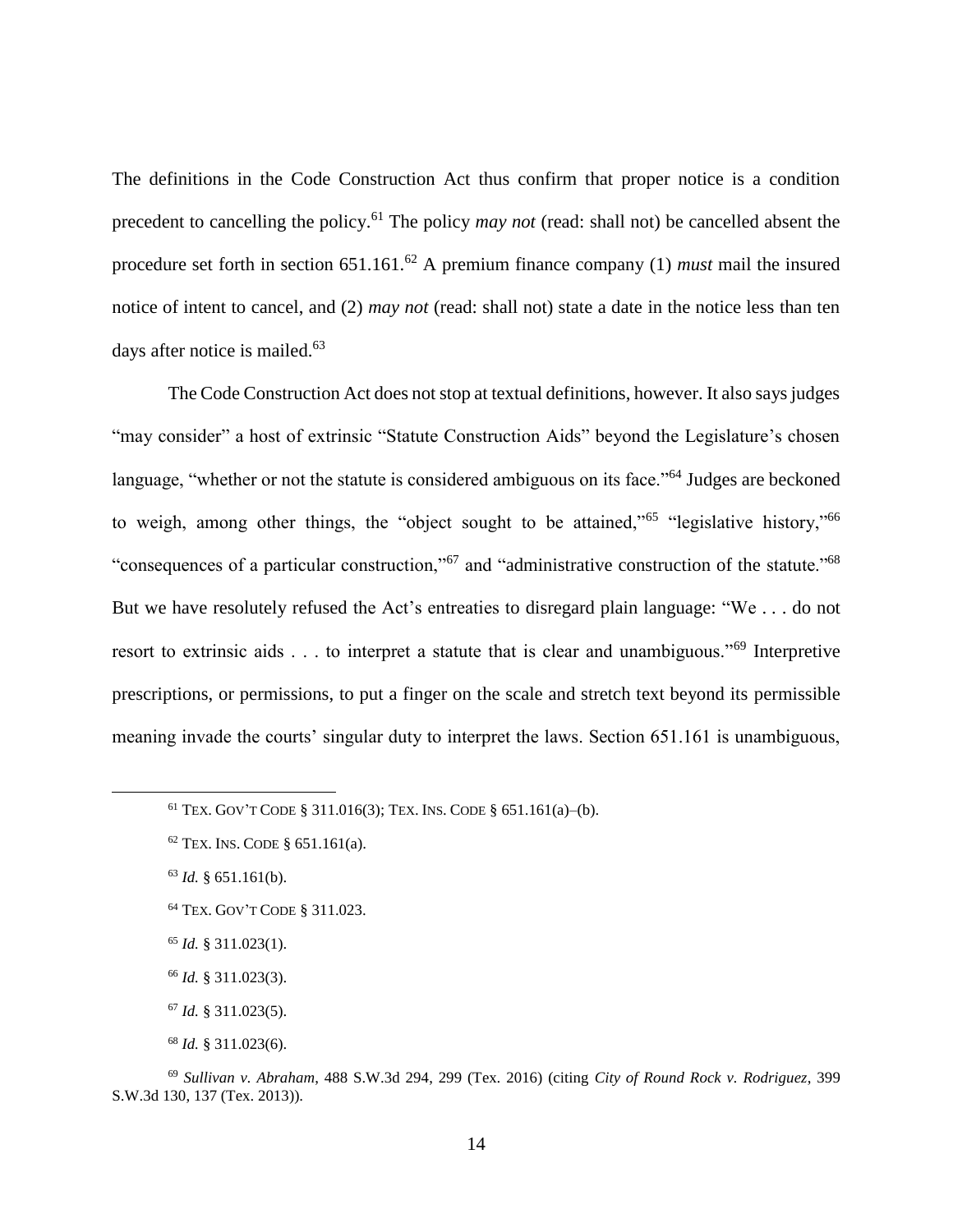and plain language forbids open-ended improvisation, including the nontextual purposivism and consequentialism winked at in the Code Construction Act. Our aversion to extratextual impulses is less prudish than prudent: If it is not necessary to depart, it is necessary not to depart.

The dissent favors a "just and reasonable" outcome.<sup>70</sup> Respectfully, our role is to be neither generous nor parsimonious. Statutes that impose timelines naturally burden those who miss them. We must resist the temptation to alter a statute to realign perceived inequities, particularly when the Legislature has proven itself adept at enacting lenient "substantial compliance" language when it wishes. Our text-centric approach abjures the desire to cushion statutory strictness: "Although such results may seem harsh, they are mandated by the statutory language.  $\ldots$ <sup>71</sup> This provision, unlike others, insists on actual, as opposed to substantial, compliance.

A "substantial compliance" approach is undeniably pragmatic, but we read unambiguous statutes as written, "not as they make the most policy sense."<sup>72</sup> "Substantial compliance" may scratch an equitable itch, but "law, without equity, though hard and disagreeable, is much more desirable for the public good, than equity without law: which would make every judge a legislator, and introduce most infinite confusion."<sup>73</sup>

The parties contractually made notice "as required by law" a precondition to cancellation.<sup>74</sup> BankDirect failed to meet the law's unambiguous requirements, and the Legislature enacted an

<sup>70</sup> *Post* at \_\_\_.

<sup>71</sup> *Drilex Sys., Inc. v. Flores*, 1 S.W.3d 112, 123 (Tex. 1999).

<sup>72</sup> *Health Care Servs. Corp.*, 401 S.W.3d at 629.

<sup>73</sup> 1 WILLIAM BLACKSTONE, COMMENTARIES ON THE LAWS OF ENGLAND 62 (4th ed. 1770).

<sup>74</sup> *See* TEX. GOV'T CODE § 311.016(3); TEX. INS. CODE § 651.161(a)–(b).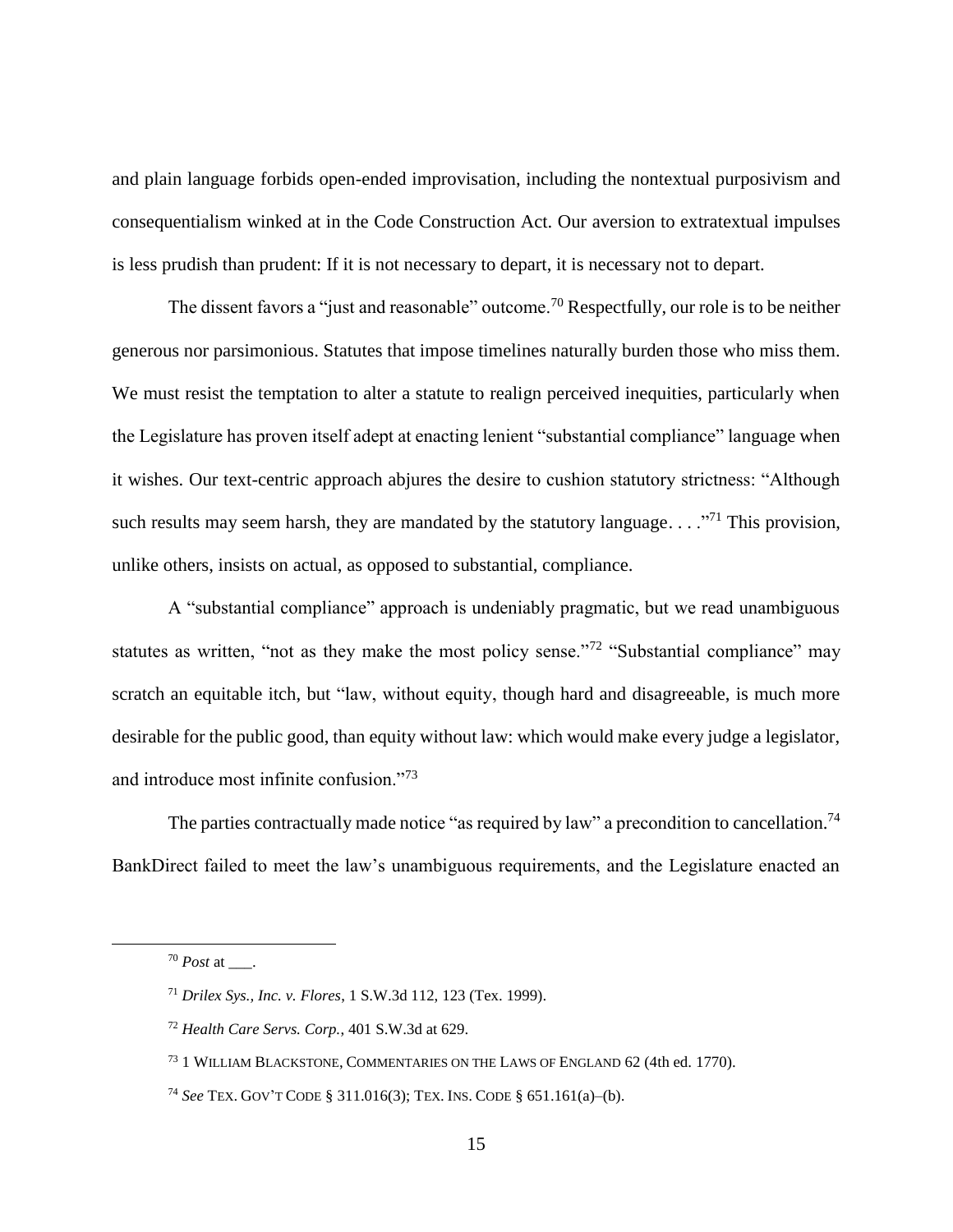austere consequence for noncompliance: BankDirect "may not cancel" the policy.<sup>75</sup> Insufficient notice equals ineffective notice. The text is the alpha and the omega of the interpretive process. And when faced with unequivocal language, "the judge's inquiry is at an end."<sup>76</sup>

#### III

Separation of powers demands that judge-interpreters be sticklers. Sticklers about not rewriting statutes under the guise of interpreting them.<sup>77</sup> Sticklers about not supplanting our wisdom for that of the Legislature. Sticklers about a constitutional design that confers the power to adjudicate but not to legislate.

"If the text is unambiguous, we must take the Legislature at its word."<sup>78</sup> Plasma Fab received notice, but it did not receive notice "as required by law," meaning BankDirect lacked statutory (and contractual) authority to cancel the policy. The 10-day stated-notice precondition to cancellation in section 651.161(b), unlike other statutes, does not allow for substantial compliance. A looser, nontextual construction may temper statutory absoluteness and lead to more congenial policy outcomes, but fair reading now and again yields unfair results. As adjudicators we must read section 651.161(b) as written—in a manner faithful to what the law actually says—"despite

<sup>&</sup>lt;sup>75</sup> TEX. INS. CODE  $\S$  651.161(a) ("An insurance premium finance company may not cancel an insurance contract . . . except as provided by this section for an insured's failure to make a payment at the time and in the amount provided in the agreement.").

<sup>76</sup> *Alex Sheshunoff Mgmt. Servs., L.P. v. Johnson*, 209 S.W.3d 644, 652 (Tex. 2006).

<sup>77</sup> *First State Bank of DeQueen*, 325 S.W.3d at 640 ("[W]hen the language of a statute is clear, it is not the judicial prerogative to go behind or around that language through the guise of construing it to reach what the parties or we might believe is a better result.") (citing *Harris Cty. Hosp. Dist. v. Tomball Reg'l Hosp.*, 283 S.W.3d 838, 847 (Tex. 2009)).

<sup>78</sup> *Sheshunoff,* 209 S.W.3d at 652 n.4; *see also Christus Health Gulf Coast v. Aetna, Inc.*, 397 S.W.3d 651, 654 (Tex. 2013).